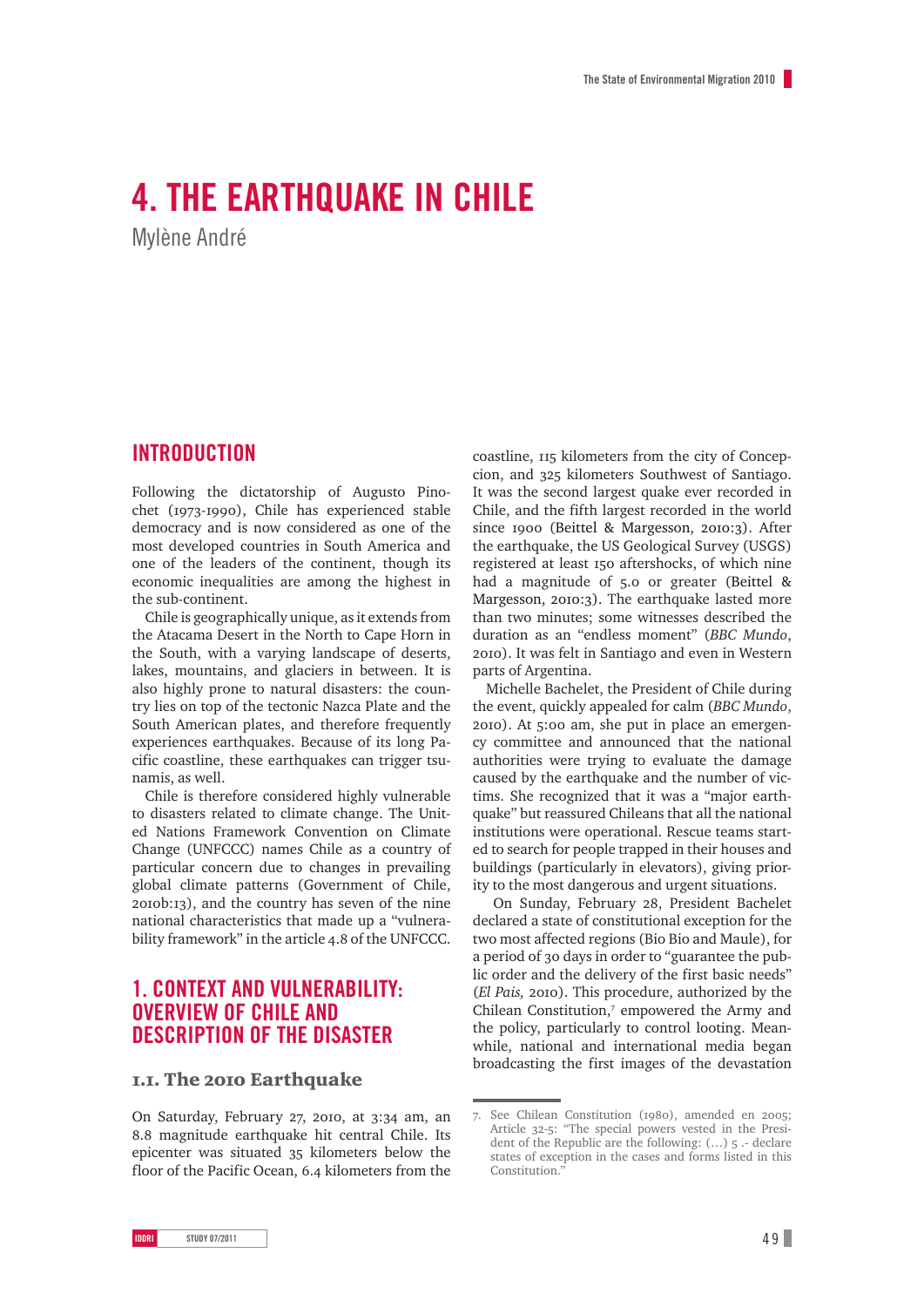caused to houses, hospitals, and highways, as well as people gathering in the streets in the quake zone (Ruiz, 2010).

As the earthquake cut communications in parts of the country, parts of Chile were isolated from vital information flows; in some places, it took days to reestablish the communications infrastructure. The radio and the internet (including social media networks, such as Facebook and Twitter) were critical in making announcements, searching for missing persons, and relaying information to and from the affected area (*La Nacion*, 2010).

Unfortunately, such resources did not prevent tragedy in the immediate aftermath of the quake. The (US) National Oceanic and Atmospheric Administration recorded a tsunami moments after the quake. However, the Chilean oceanography service, SHOA, initially declared (on Twitter) that no tsunami was imminent (Rivas, 2011). By the time they noted the NOAA warnings and changed course, critical response time had been lost. Fortunately, in some localities, port captains issued emergency warnings, and people were able to move out of the tsunami's path. However, owing to the contradictory information from the national authorities, many people were needlessly trapped by the tsunami and its eight-meter high waves. Earthquake and tsunami damage, aftershocks, shortages in basic needs, "and poor emergency management provoked panic and chaos in some areas in the days following the disaster. Desperate people turned to looting for food, though bigger items (including TVs) were also reported looted in some cases (*El Comercio Perú*, 2010). Because of memories of the dictatorial period, and because its term in power was days from ending, the Bachelet government was hesitant to send in the Army to restore security.8 As a result, citizens organized their own protection, until the government finally instituted a curfew to curb looting. Police and Army forces were deployed against looters, sometimes resorting to tear gas and water canon (Long, 2010).

After the disaster, the government declared six regions of catastrophe: Maule, Bio-Bio, Araucania, O'Higgins, Valparaiso and the Metropolitan Regions. The Maule and Bio-Bo regions were the most affected; Concepción (capital of the Bio Bio region) and Talcahuano were the most affected cities (ECLAC, 2010).

The large number of missing persons created some confusion in counting the dead. On March 1,

8. The change of government took place on the 11th of March. The center-left alliance government of Michelle Bachelet was replaced by the center-right alliance government of Sebastián Piñera, after 20 years of centerleft alliance since the fall of the Pinochet's dictature.

the death toll stood at 700 (*Fox News,* 2010), but government critics claimed that this figure was riddled with inaccuracies (*El mostrador*, 2010). As bodies were identified and communications improved, the death toll was lowered in many regions. A Chilean government report from March 5 counted 452 deaths (*El mostrador*, 2010); the US Government issued an estimate of 507 deaths on March 11 (Beittel & Margesson, 2010). All together, approximately 2 million people were affected by the earthquake, the resulting tsunami, or both.

## 1.2. Socio-economic and natural characteristics of the affected areas

The most affected areas were the Maule Region and the Bio Bio Region, in Central Chile (ECALC, 2010). Like much of the country, these regions lie at a significant distance from Santiago, and are isolated from the capital by large areas of wilderness.

The regional capital of Maule Region (VII Region) is Talca. According to the last census in 2002, Maule was home to 908,097 people<sup>9</sup>; the region is approximately the size of Belgium. The population density of the region is quite low (32 per square kilometer), and it is the least urbanized region in the country (with 35% of the population in rural areas). Its major economic activities include agriculture and livestock, including the production of rice, beets, wines, and forestry products. The energy sector is also quite important, as Maule is a major source of hydroelectric production.

The Bio Bio Region (VIII Region) is to the South of the Maule Region. The region has nearly 2 million people in just more than 37,000 square kilometers; the regional capital is Concepción<sup>10</sup>. This region is more rainy and colder than the Maule Region. Consequently, fishing and forestry are more developed than agriculture, manufacturing and services. Its capital, Concepción, is the economic center of the region, with 1 million inhabitants and a variety of commercial, touristic and educational services.

Both regions score poorly on national CASEN studies, which measure poverty based on the number of people unable to afford basic needs (Ministry of Planification, 2009). While the national poverty rate is 15.1%, Bio Bio has a rate of 21% (second worst in the country) and Maule a rate of 20.7% (third).

<sup>9.</sup> Website of the Maule Administrative Division: http:// www.intendenciamaule.gov.cl/geografia.html

<sup>10.</sup> See Bio Bio Administrative Division website http:// www.intendenciabiobio.gov.cl/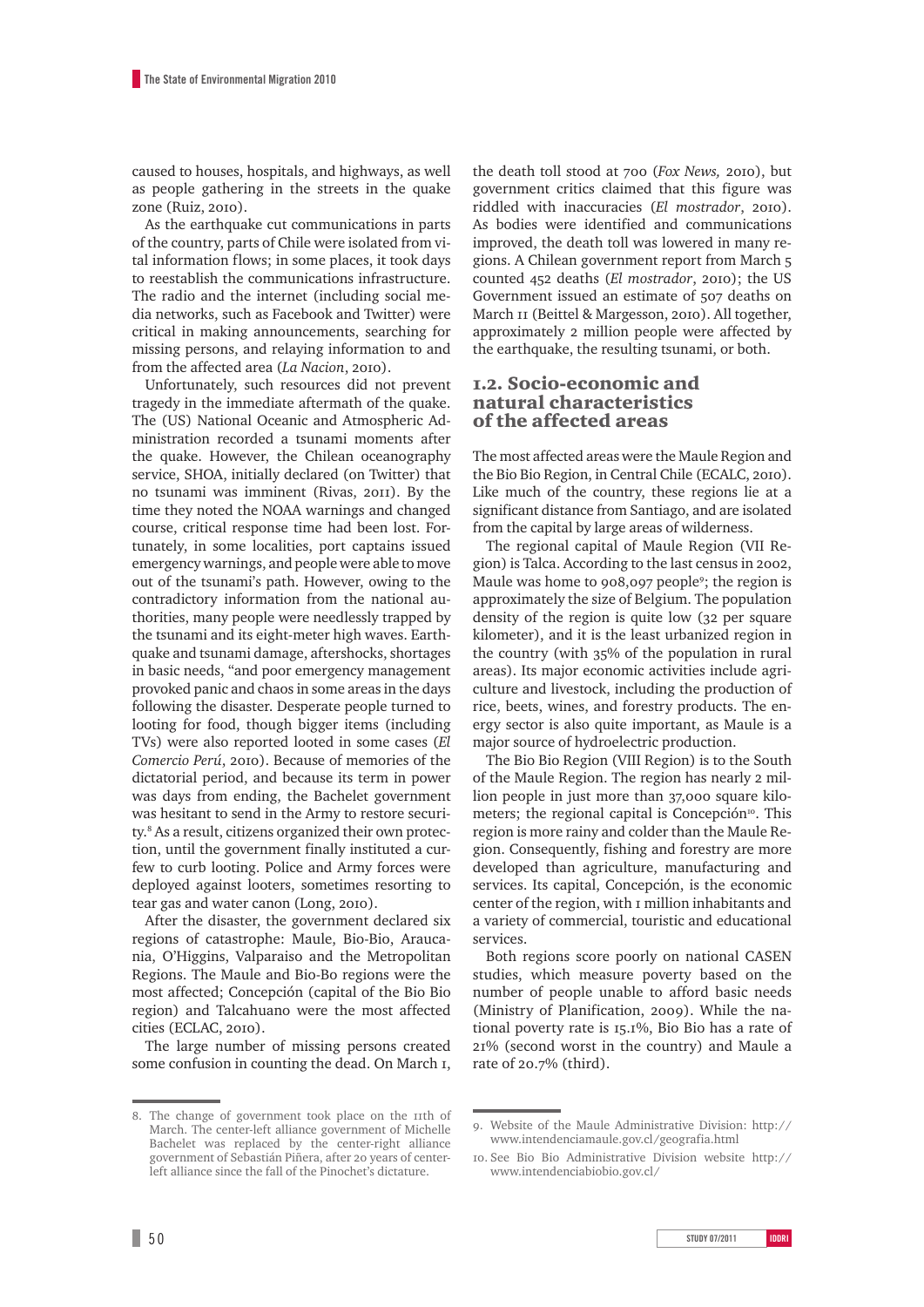# **2. The Disaster and Its Aftermath**

## 2.1. Preparations

Because of its timing (just two months after the devastating Haiti earthquake), its magnitude (much larger than Haiti), and its consequences (much less catastrophic than Haiti), the Chilean earthquake of 2010 provoked significant debate about the nature of Chile's preparations for natural disasters. Many of these debates focused on Chile's governance structures, especially on its prevention-oriented building codes, which were credited with a key role in minimizing the damage (and thereby, the displacement) caused by the event (Reuben, 2010).

Due to its long history of earthquakes, Chile has developed a special building code called "strong columns weak beams". Such codes are considered essential in a country that registered the world's most violent recorded earthquake (a 9.5-magnitude event in 1960 that killed 3,000 people and left 2 million homeless), and that is likely to experience a quake of magnitude 7.0 or higher every five years (Lafsky, 2010). Chilean authorities have also developed extensive seismic studies and technology, and population-level awareness about earthquake safety is quite high. These policies (particularly in the area of building codes) are strictly enforced (Padgett, 2010). Enforcement in turn is aided by very low levels of corruption; Chile ranks  $25<sup>th</sup>$  in the world in Transparency International's Global Corruption Index (Padgett, 2010).

## 2.2. Displacements

Partly as a result of these preventative steps, the number of displaced people was significantly lower than it might have been had a large number of structures collapsed. Still, a large number of people were on the move in the aftermath of the disaster. For one thing, approximately 500,000 people sought safer ground in the days immediately following the disaster. Many of these people departed from the cities of Concepción and Talcahuano, and the villages of Dichato, Pullay and Tregualemu, seeking refuge in improvised camps in nearby hills. Fearing further aftershocks and tsunamis, they made do for days with basic tents and blankets (Wurgaft, 2010). The Army tried to convince these "People of the Hills" to come back to the city in order to receive more significant aid, yet some remained in the hills as many as ten more days (*Terra,* 2010).

The disaster caused the displacement of many people whose houses were genuinely damaged. It is difficult to state a number of such displaced persons with certainty. Immediately following the disaster, it was announced that 1.5 to 2 million people suffered from the effects of the quake and were "*potentially* displaced people" in need of shelter and basic needs (Barrionuevo & Robbins, 2010), but no number of *actually* displaced people was announced. Therefore, it is possible that the "potentially displaced" figure includes both "People of the Hills" (who fled for safety reasons) and those whose homes were damaged but did not migrate at all (Barrionuevo & Robbins, 2010).

A more precise displacement figure can be determined based on the number of people relocated to temporary camps (first in tents and then in wooden houses) after the disaster. A newsletter from the International Organization for Migration (IOM), issued in late March, reported that around 200,000 houses had been destroyed by the earthquake and 70,000 to 120,000 persons needed urgent shelter relief (IOM, 2010c). These were the people who had truly lost everything, and thus were priorities for national and international aid efforts in the aftermath of the disaster (as well as in the reconstruction phase of the recovery effort).

The Chilean Government, IOM, local authorities and local NGOs worked together to help the victims and provide housing. The construction of shelters for people left homeless (including 1,500 emergency shelts in Maule and Bio Bio) probably avoided larger flows of displaced people out of the affected region. (IOM, 2010a). The IOM also helped migrants living in the Santiago metropolitan area, including 1,300 persons severely affected by the disaster and needing shelter or other basic needs (IOM, 2010b).Others needed assistance, but were afraid to leave what was left of their homes and thus refused to relocate for assistance.

## 2.3. Response of governmental and non-governmental actors to those affected

#### **2.3.1. Rights**

The earthquake created two basic categories of displaced: those who fled in fear in the immediate aftermath of the disaster, and those who were forced into long-term displacement by the destruction of their homes. People in each group had a very different profile of needs, and were granted very different legal rights. For example, those who fled in fear needed basic needs in the days following the disaster, but were eventually able to return home; those in the other category required resettlement and related long-term social support.

Regardless of typology, all the internally displaced people (IDPs) in Chile lived in a vague legal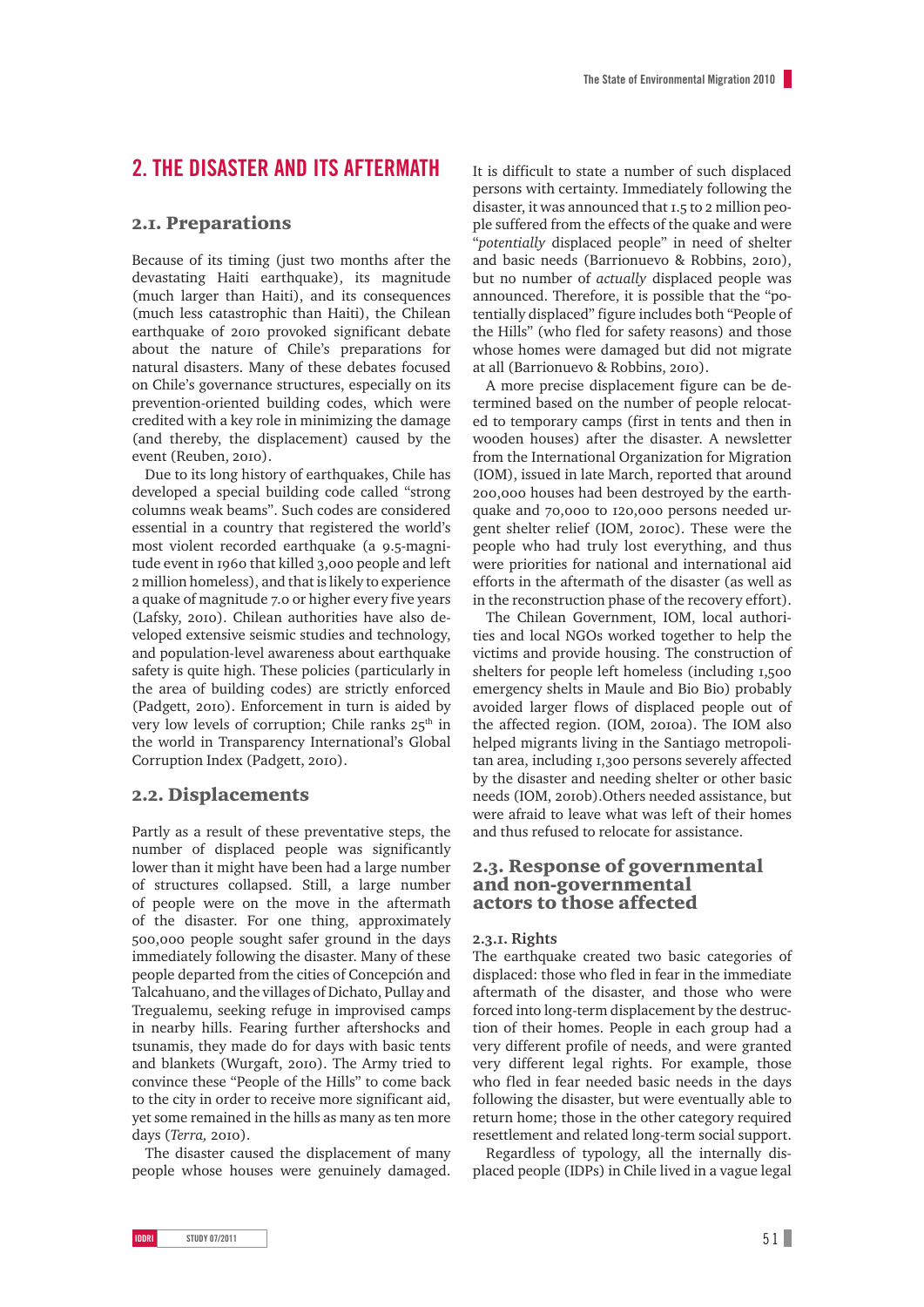context following the quake. Chilean law regulates migration on the basis of classical paradigms of migration. $\text{I}$  For example, Law 1094 of 1975 serves as the basis of migration law in Chile. Importantly, it only considers international migrants arriving in the country, and refugee or asylum status is only extended to those who flee their home countries for political reasons (as set forth in international refugee conventions).

Environmental migrants—and especially environmental IDPs—are not accounted for in Chilean law. They are not tourists, migrant workers, refugees, or asylum seakers, and moreover, in the case of the quake, migrants were native Chileans, rather than foreigners. In 2010, the Chilean Parliament approved Law 20,430, which further clarifies refugee protection law. However, the updated law still lacks a classification for victims of natural disasters and IDPs (UNHCR, 2010).

Internationally, protections for IDPs (such as the environmental migrants in the wake of the Chilean quake) are enshrined only in guidelines, such as the "Guiding Principles of Internal Displacement" from the UN Department of Economic and Social Affairs. In addition, the Inter-Agency Standing Committee (IASC) Operational Guideline on the Protection of Persons in situation of Natural Disaster was created by the IASC to advise countries on how to react in case of natural disaster and how to insure full protection of affected population (IASC, 2011).These guidelines put primacy on the protection of life; Chile did well in this regard as the death toll was limited, given the magnitude of the quake (though the government's management of the tsunami warnings did come in for criticism).

Secondarily, the guidelines emphasize the protection of displaced rights in the aftermath of disaster, and the assurance of displaced quality of life in the long-term rebuilding phase of recovery. Thus, the guidelines cover not only the humanitarian response, but also the long-range policy response from the national government. Such governments are responsible for the protection of the rights to housing, land and property, livelihoods, and education (including secondary and higher education), as well as facilitating legal documentation, freedom of movement and the re-establishment of family ties, freedom of expression and opinions, and the right to participate in democratic elections.

#### **2.3.2. Services provided**

The national government reacted quickly in the days following the quake, with the exception of the tsunami early warning debacle.<sup>12</sup> An emergency committee was created, and a national rescue team composed of firefighters, emergency workers, and the Army, was deployed for search-and-rescue, as well as the identification of the bodies of victims. Within 36 hours, a State of Emergency had been declared (Moloney, 2010).

After the declaration of a State of Emergency, national authorities and local NGOs distributed basic goods (drinking water, three rations of food daily, blankets, sanitation equipment) quite efficiently to those in the affected area. For example, by March 2, the government had mobilized 5 million food rations, and was distributing 65,000 rations daily to the regions of O'Higgins, Maule, and Bio Bio (OCHA, 2010:50); areas outside of the immediate quake zone (including the city of Valparaiso) were also receiving food assistance (*ibid*.).

Still, the immense scale of the disaster created tensions in the food delivery system. Though the emergency response prioritized those most in need, 2 million people were affected by the disaster, and the government came in for criticism among those who were not prioritized by the distribution system (Wade & Cambero, 2010). In particular, critics contrasted the outpouring of rapid support from Chilean civilians with the slow reaction from national authorities (*ibid*). In the case of the city of Dichato, cargo ships could not come ashore and stopped short 30 kilometers from the village, which slowed down the delivery of food and water.

Meanwhile, in larger cities in the quake zone (such as Concepción), Army troops were sent in to provide security. The lack of food, water, and gasoline provoked looting, which resulted in the imposition of a month-long curfew. Still, victims of the looting argued that the looting was preventable, and that the delay in the arrival of government troops had led to a security vacuum (*CBS News,* 2010).

With the quake occurring at the beginning of the rainy season, shelter was a major concern during the emergency response phase. Forty-five camps opened in the quake zone, furnishing tents to those who had lost their homes. However, the vast majority (more than 80%, by some estimates) of those who lost their homes went to live with family and relatives. Such strategies reduced pressure on the camps, but made it difficult to estimate and plan for housing needs among the affected population (OCHA, 2010:50).

<sup>11.</sup> Decreto Ley Nº 1.094, DE 1975 Establece normas sobre extranjeros en Chile. Publicado en el D.O. Nº 29.208 de 19 de Julio de 1975. And especially "Parrafo 5, de los asilados políticos o refugiados", http://www.extranjeria.gov. cl/filesapp/manual\_aspectos\_normativos.pdf

<sup>12.</sup> President Bachelet later admitted the failure of the monitoring system. See Moloney, 2010.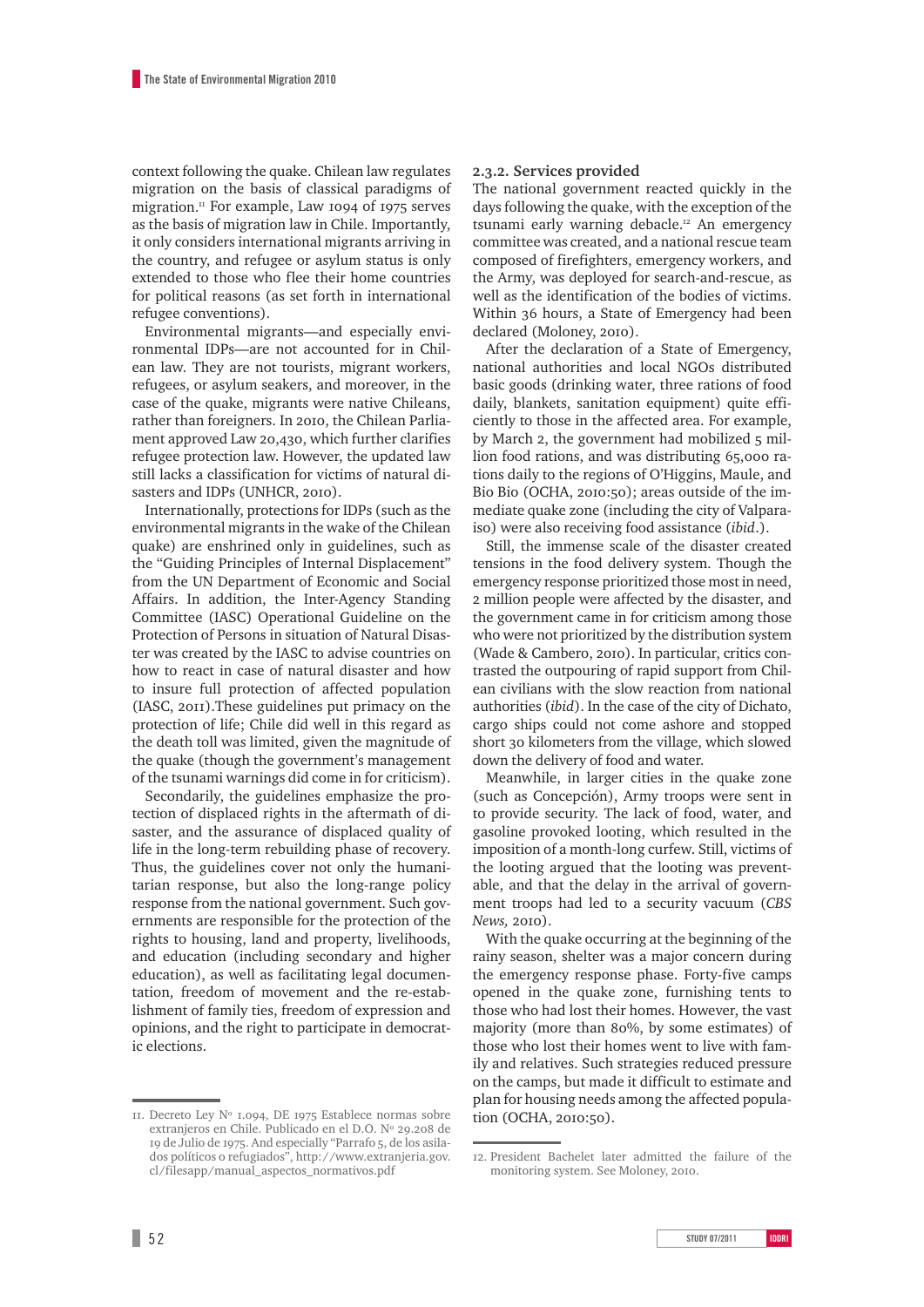## 2.4. International response: mobilizing funds

Despite Chile's relatively high level of development, international assistance was still needed to respond to the earthquake. President Bachelet postponed it for two days, but finally called for international help on March 1. Her first request was for human resources (search-and-rescue teams and emergency aid workers), as well as water, food, and satellite cell phones (Franklin & Smith, 2010).

On March 10, United Nations Secretary-General Ban Ki-Moon toured the country and declared that the UN would play a role in the reconstruction effort. He also devoted \$10 million from the Central Emergency Response Fund to support the response (*UN News Center,* 2010). Meanwhile, the International Federation of the Red Cross/Red Crescent launched a \$13 million fund raising campaign for emergency needs (IFRC, 2010), and an international telethon raised a further \$60 million to support quake relief (*Huffington Post*, 2010).

As part of its mission to help children in emergency settings, UNICEF also contributed to the effort (UNICEF, 2010). The organization re-opened schools in the affected area, distributed school supplies, and provided psychological support for child victims, especially in Maule and Bio Bio. Such efforts were particularly necessary as the quake coincided with the end of summer vacation (originally slated for March 15, but rescheduled after the quake to April 5).

On March 7, the World Food Program sent 35 tons of food (including high-energy biscuits and "meals ready to eat", or MREs) to the quake zone. Their supplies fed 35,000 people for five days; a further 70 tons of food had arrived within a week (WFP, 2010).

A number of foreign governments also contributed to relief efforts in different ways. For example, the United Kingdom provided tenting for 3,000 people (DFIP, 2010), while the United States provided technical advisors for humanitarian needs assessments (USAID, 2010). Japan sent medical teams, power generators, and water purification equipment (Government of Japan, 2010), while a number of other nations (including India, Indonesia, Norway, and Vietnam) sent cash assistance<sup>13</sup>

Despite the diverse forms of assistance from many international actors, it is important to keep in mind that the overall cost of recovery and rebuilding far exceeded the aid provided for emergency relief. The American risk assessment firm Eqecat estimated that the disaster would cost \$15-30 billion (10-20% of Chilean GDP) (Long, 2010); other firms similarly projected total costs of around \$30 billion (US) (Associated Press - *News 24,* 2010). Many of these costs were related to critical infrastructure. For example, the Chilean Ministry of Health estimated that the cost to rebuild hospitals and health facilities in the quake zone would be approximately \$3.6 billion (Government of Chile, 2010a).

## 2.5. Situation today

The Chilean government projects that reconstruction in the quake zone will last until 2014 (Government of Chile, 2011). When this article went to press, the government was reporting that 61% of income subsidies and 90% of housing payments had been made for 2011 (i*bid*.). Meanwhile, it reported that 70% of educational facilities had been repaired and that the majority of public infrastructure (roads, water systems, bridges, airports) was again functional (*ibid*.).

Despite these rosy figures, many victims of the disaster have expressed frustration to national and international media. For example, reports have highlighted housing reconstruction has not been sufficiently rapid to prevent more than 120,000 families from going homeless in the wake of the quake (Associated Press – *News 24,* 2010). Meanwhile, Claudio Arriagada, president of the Chilean Association of Cities, claims that, despite the large number of payments that the government claimed to have made, "only one percent" of recipients had been able to use the money to find new housing (*ibid*.). Some of the discrepancy may be due to the slow pace of physical reconstruction. Arriagada claims that only 1,570 homes had actually been built, one year after the quake, while more than 135,000 subsidies had been granted (*Cooperativa,* 2011).

Indeed, even on the first anniversary of the quake in February 2011, many victims in the most affected areas were still living in huts (Nelsen, 2011). Many had first been housed in leaky, ratinfested tents in the four months following the disaster, at which point they were moved to wooden huts. Several residents spoke to the *Christian Science Monitor*, stating that they were still in search of permanent homes and that they had suffered from water and sanitation shortages and ill-defined plans for reconstruction (*ibid.)*. 14 In part

<sup>13.</sup> See for instance Government of India, 2010; Jakarta Post, 2010; Government of Norway, 2010; Government of Viet Nam, 2010.

<sup>14.</sup> Another camp, near Tacahuano, was also accused by the National Health Services of being out of compliance with regard to basic sanitation. See Tauran, 2010.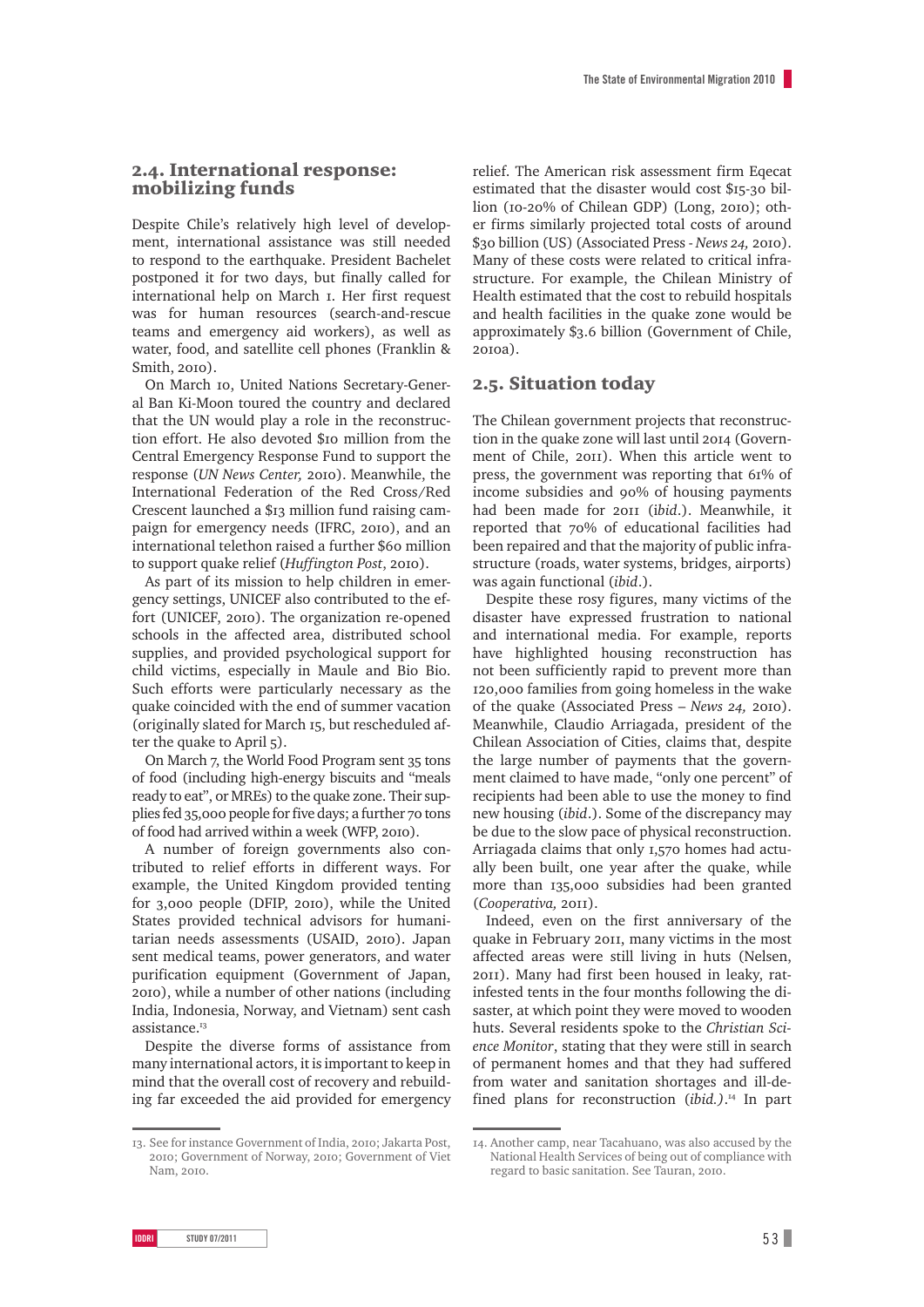due to these breakdowns, the anniversary visit of (newly-elected) President Sebastian Piñera to the quake zone in March 2011 elicited protests from thousands of families upset with the management of the reconstruction process.

On July 20, 2011, a wave of violent protests broke out in the Bio Bio Region. They denounced the Chilean government for the slow process of housing reconstruction, and were met with water cannon and tear gas from the police (*Chilevision*, 2011). As the news spread via social networking sites, supporting protests broke out around the country, even at government facilities in the capital, Santiago (*Terra*, 2011). The protestors' claims were supported by Clemira Pacheco, a member of the House of Deputies. She noted that, 17 months after the disaster, many families were still being deprived of basic living conditions, and that there had been a lack of citizen participation in reconstruction planning (*El Concecuente*, 2011).

In response to the protests, the government met with community leaders to find solutions to the housing reconstruction crisis. A number of new measures were proposed by government representatives, including an increase in subsidy payments to affected people (Guerrero & Paz Nuñez, 2011). At the time that this article went to press, no final solution had been found, and the issue remains highly sensitive in the quake zone.

# **Conclusion**

Among the many disasters worldwide in 2010, the case of Chile stands out both for the enormous magnitude of the earthquake, and for the relatively low number of resulting deaths. The low death toll can be attributed to the array of prevention measures put in place by the Chilean government before the quake struck, and to the rapid deployment of humanitarian response in the quake zone. International financial assistance also helped avert a humanitarian disaster.

Nonetheless, the quake highlighted a few significant problems with Chile's disaster response system. Specifically, the failure of the tsunami early warning system and the extremely slow pace of reconstruction of housing in the quake zone have earned warranted criticism. The government should also consider the degree to which it is prudent to have people settling in quake- and

tsunami-prone "danger zones" along the coast. Lastly, the government should consider that flaws in its legal code led to a situation where environmental migrants out of the quake zone lived in legally ambiguous situations, as Chilean law makes no provision for internally displaced persons.

# **Recommendations**

In light of the findings of this case study, I would recommend the following:

1. The Chilean Parliament should take up legislation to codify international guidelines on IDPs and IDP protection into Chilean law.

2. The Chilean government should strengthen its emergency warning systems especially for tsunamis, and ensure strong lines of communication between national agencies and local agencies, as well as among national agencies themselves.

3. Having codified IDP rights in Chilean law, the Chilean government should move to improve mechanisms for reconstruction in the wake of natural disasters. These plans would help ensure that aid to IDPs extends beyond the emergency phase, to the recovery and rebuilding. In particular, special attention should be paid to local governments, who were responsible for camp management in the aftermath of the quake, and to the Home Ministry, which had administrative responsibility for the reconstruction effort. Such agencies should also be subject to higher levels of transparency.

4. The Chilean government should also begin a dialogue in quake- and tsunami-prone coastal areas about plans for future development and planning in the region. Any planning in this regard should have full public participation, including the voices of local representatives and associations.

5. The Chilean government should also consider the potential impact of climate change on the country, and plan risk management accordingly. Though the earthquake was a seismic, rather than a climatic, event, Chile is vulnerable to natural disasters caused by global warming. Both public actors (ministries and local governments) and private actors must have a role in climate planning, to ensure maximum efficiency and transparency. Climate risk reduction efforts should take place alongside, rather than in place of, the country's traditional risk reduction measures related to seismic activity. ❚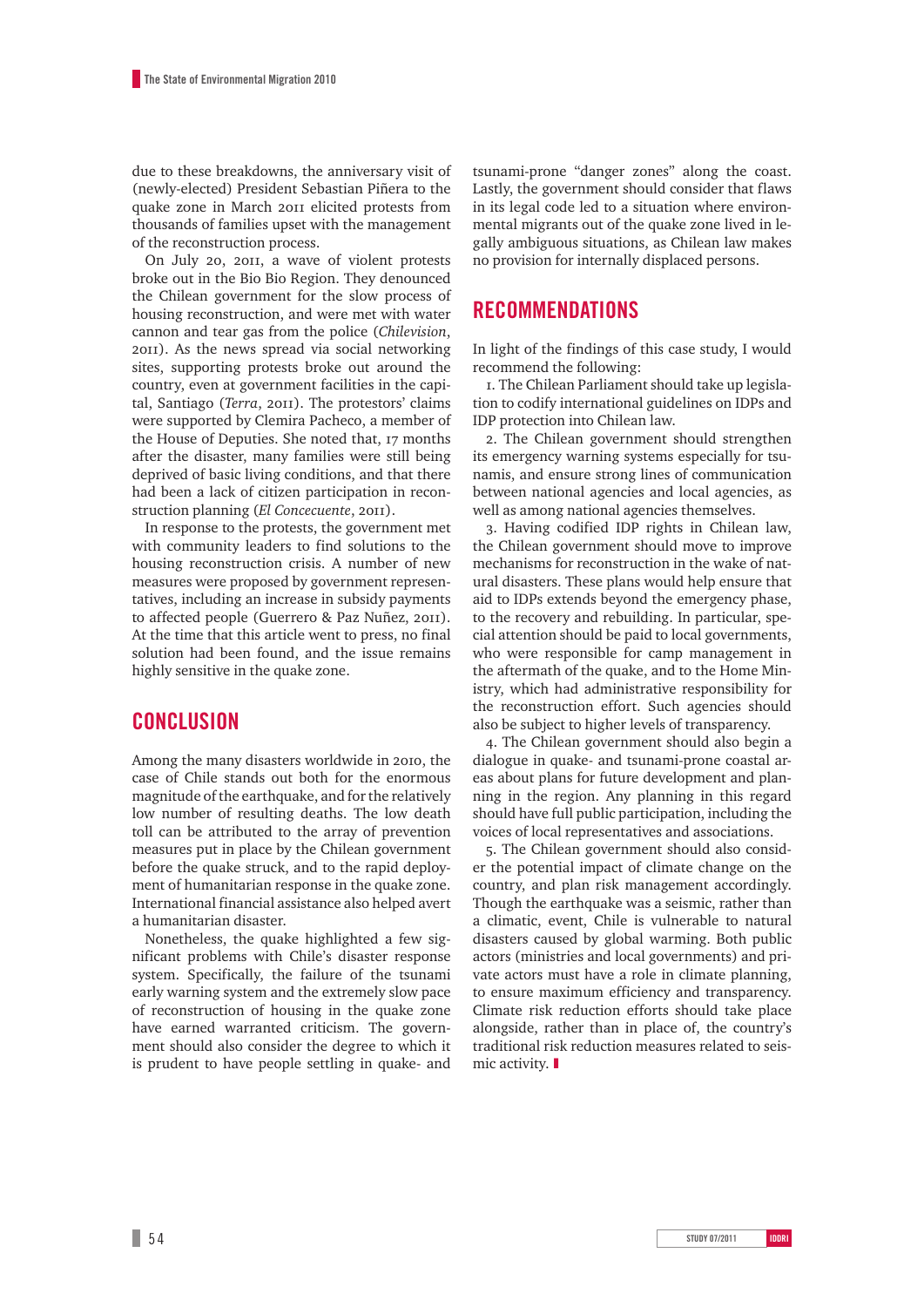# **BIBLIOGRAPHY**

Beittel J. & Margesson R. (2010), « Chile Earthquake: US and international response", Congressional Research Service.

CASEN 2009, Encuesta de caracterización socio-económica Nacional, Gobierno de Chile, Ministerio de Planificación, http://www.mideplan.gob.cl/casen2009/RESULTADOS\_ CASEN\_2009.pdf

Government of Chile (2011), Balance de la reconstrucción a un año del terremoto, Website of the Chilean Government, 22/02/2011. http://www.gob.cl/especiales/ balance-de-reconstruccion-a-un-ano-del-terremoto/

Government of Chile (2010a), "Chile: Ministro Erazo evalúa en US\$3.600 millones reconstrucción de la red hospitalaria », 08 March 2010, in ReliefWeb Report : Briefing kit for Chile Earthquake- February 2010, 10/03/2010, p.17.

Government of Chile (2010b), « National Climate Change Action Plan 2008-2012 », Comisión Nacional de Medio Ambiente, 2010.

Government of India (2010), « Indian PM condoles loss of life in Chilean earthquake, pledges five million dollars towards relief », 05 Mar 2010 in ReliefWeb Report : Briefing kit for Chile Earthquake- February 2010, 10/03/2010, p. 65.

Government of Japan (2010), « Earthquake Disaster in the Republic of Chile (Dispatch of Japan International Disaster Relief Medical Team) », 01 March 2010, in ReliefWeb Report : Briefing kit for Chile Earthquake- February 2010, 10/03/2010, p.42.

Government of Norway (2010), « Norway provides emergency relief after earthquake in Chile », 05 Mar 2010, in ReliefWeb Report : Briefing kit for Chile Earthquake-February 2010, 10/03/2010, p.58.

Government of Viet Nam (2010), « Vietnam provides 150,000 USD to Chile's quake victims », 05 Mar 2010, in ReliefWeb Report : Briefing kit for Chile Earthquake-February 2010, 10/03/2010, p.33.

Economical Commission for Latin America (ECLAC), "Recomendaciones para una estrategia de reconstrucción y recuperación del terremoto de Chile del 27 de febrero de 2010", Draft for discussion, 17/03/2010, available at: http://www.eclac.org/cgi-bin/getprod.asp?xml=/ publicaciones/sinsigla/xml/4/41564/P41564.xml&xsl=/ desastres/tpl/p10f.xsl&base=/desastres/tpl/top-bottom. xsl

IASC, Operational guidelines on the protection of persons in situation of natural disaster, The Brookings Bern Project, January 2011. http://ochanet.unocha.org/p/Documents/ Operational%20Guidelines.pdf `

International Federation of Red Cross And Red Crescent Societies (IFRC) (2010), « Terremoto en Chile: llamamiento revisado para financiar una asistencia más intégral » 09 March 2010, in ReliefWeb Report : Briefing kit for Chile Earthquake- February 2010, 10/03/2010, p.14.

IOM (2010 a), "L'IOM construit 1500 abris d'urgence dans les zone durement touchées par le séisme de février dernier", Notes pour la presse, IOM, 28/02/2010.

http://www.iom.int/jahia/Jahia/media/press-briefingnotes/pbnAM/cache/offonce?entryId=27444

IOM ( 2010 b), "Chile-IOM, local partners help vulnerable, earthquake- affected migrants in Chile", Report of the IOM for ReliefWeb, 05/03/2010, http://reliefweb.int/ node/347226

IOM (2010 c), "L'IOM aide les familles touchées par le séisme dans les provinces de Maule et Bio Bio », OIM, Notes pour la presse, 30/03/2010

http://www.iom.int/jahia/Jahia/media/press-briefingnotes/pbnAM/cache/offonce?entryId=27164

United Nations Children's Fund (UNICEF) (2010), « UNICEF Intensifies Cooperation with Organizations Working with Chilean Children », 08 Mar 2010, in ReliefWeb Report : Briefing kit for Chile Earthquake-February 2010, 10/03/2010, p.21.

United Nations High Commissioner for Refugees (UNHCR) (2010), "Chile adopta ley de protección de refugiados", 10/03/2010 http://www.acnur.org/t3/noticias/noticia/ chile-adopta-ley-de-proteccion-de-refugiados/

United Kingdom Department for International Development (DFID), « UK sends tents for Chilean families », 05 March 2010, in ReliefWeb Report : Briefing kit for Chile Earthquake- February 2010, 10/03/2010, p.38.

United Nations Office for the Coordination of Humanitarian Affairs (OCHA) (2010), « Chile Earthquake, Situation Report n°4 – 05 March 2010 » in *ReliefWeb Report : Briefing kit for Chile Earthquake- February 2010*, 10/03/2010, pp.49-51.

United Nations World Food Programme (WFP) (2010), « Llegan alimentos del PMA para ayudar a las víctimas de terremoto en Chile », 07 Mar 2010, in *ReliefWeb Report : Briefing kit for Chile Earthquake- February 2010*, 10/03/2010, p.36.

United States Agency for International Development (USAID) (2010), « Chile – Earthquake Fact Sheet #6, Fiscal Year (FY) 2010 », 06 Mar 2010, in *ReliefWeb Report : Briefing kit for Chile Earthquake- February 2010*, 10/03/2010, p.40.

#### Law references

Chilean Constitution, 1980, updated in 2005.

DECRETO LEY Nº 1.094, DE 1975 Establece normas sobre extranjeros en Chile.

Publicado en el D.O. Nº 29.208 de 19 de Julio de 1975. And especially "Parrafo 5, de los asilados políticos o refugiados", http://www.extranjeria.gov.cl/filesapp/ manual\_aspectos\_normativos.pdf

#### Press articles

AFP, ANSA y DPA Agencies, "El rol clave de Twitter y Facebook", La Nación, 28/02/2010 http://www.lanacion. com.ar/1238200-el-rol-clave-de-twitter-y-facebook